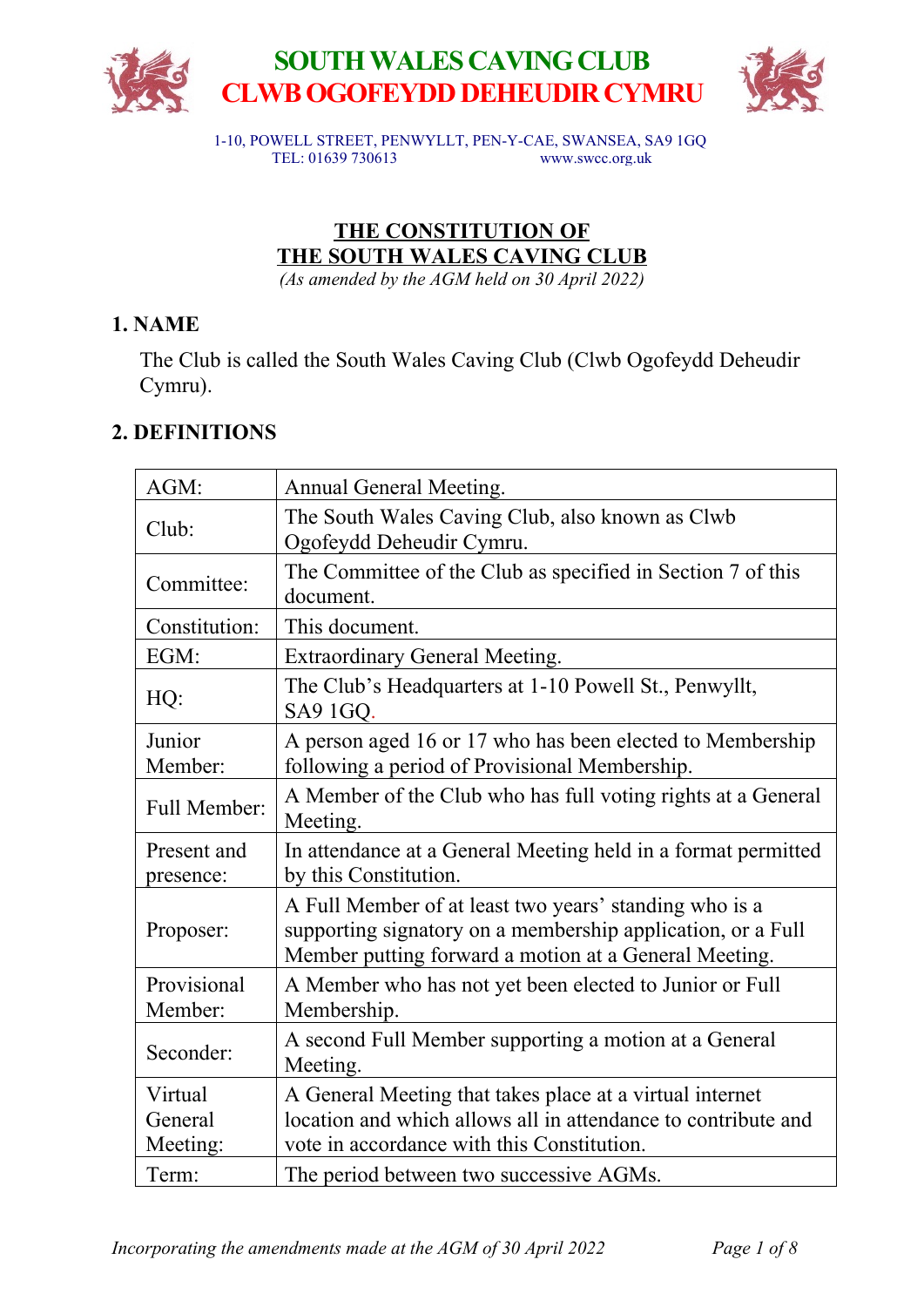# **3. OBJECTS**

The objects of the Club are:

- a) the discovery, exploration and survey of caves,
- b) scientific study and research in caves and cave entrances,
- c) the conservation of caves,
- d) the support of an effective cave rescue organisation,
- e) the furtherance of any other activities associated with caving.

The Club shall publish a Policy Document and a set of rules to further the above objects. This Constitution is to be read in conjunction with those documents.

## **4. MEMBERSHIP**

There are three classes of Membership: Full Membership, Junior Membership and Provisional Membership.

a) Provisional Membership

Provisional Membership may be granted to any person aged 16 or over submitting a completed application form to the Secretary, together with the necessary subscription. Provisional Membership is normally for a maximum period of twelve months but may be extended at the discretion of the Committee.

b) Full Membership

A person over the age of eighteen who has been a Provisional Member for a minimum of six months may be elected a Full Member of the Club at the absolute discretion of the Committee, on the presentation of a signed application form also signed by two Proposers, together with the necessary Entrance Fee. This application form should be accompanied by a letter of support from one or more of the Proposers. The name of a proposed Full Member and the names of the Proposers must be communicated to members by e-mail in a suitable electronic format not less than six weeks before the Committee Meeting at which the application will be considered.

- i. Joint Full Membership: An established couple, for example husband and wife, partners or civil partners, shall be eligible for Joint Full Membership. An established couple wishing to join the Club as Joint Members shall apply as for Full Membership above. An established couple who are separately Full Members shall be made Joint Full Members on making written application to the Committee.
- ii. Honorary Life Membership: Persons who have rendered exceptional service to the Club, whether or not they are existing Members, may be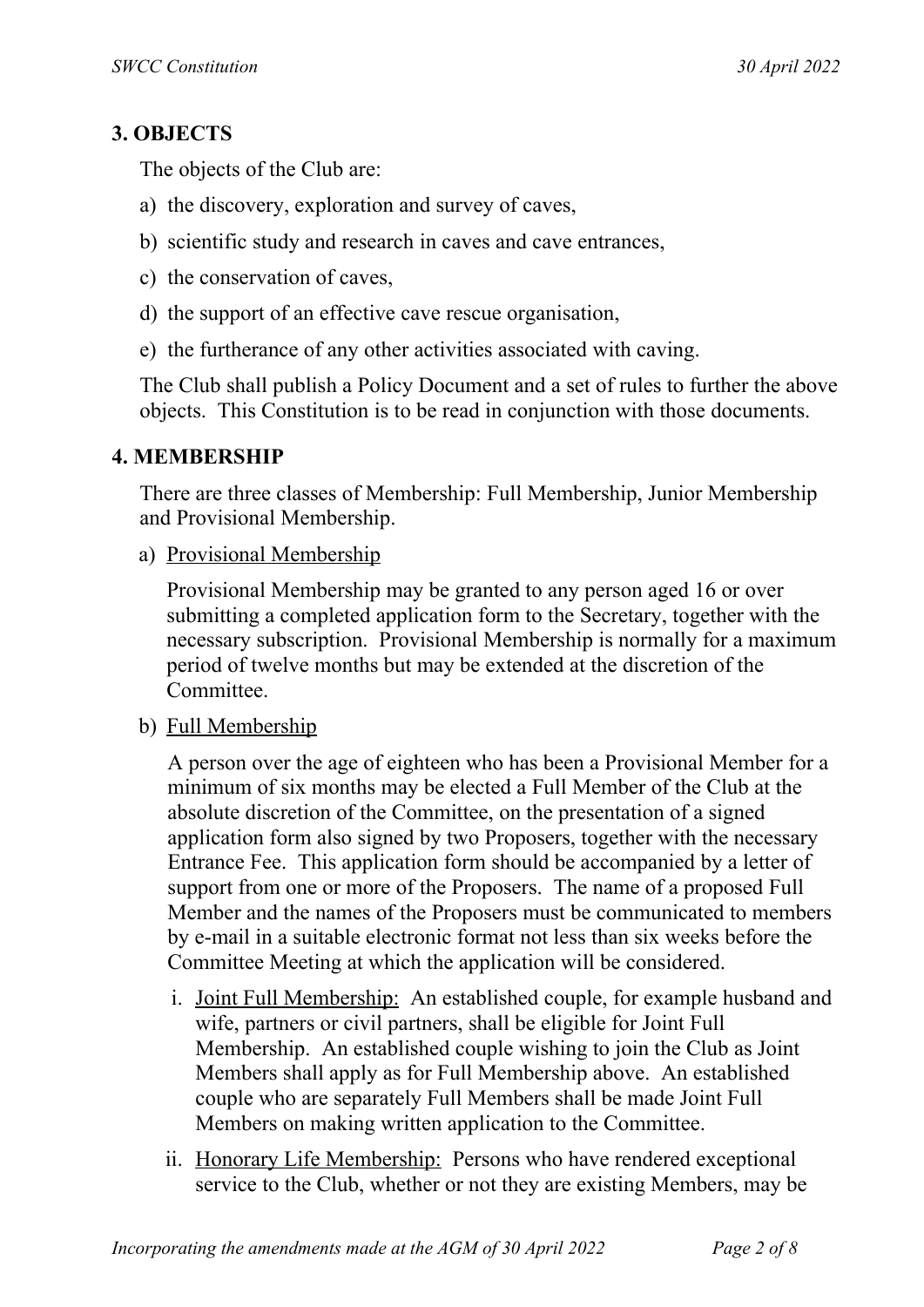elected by a General Meeting to Honorary Life Membership. Honorary Life Members have all the rights and privileges of Full Members. They are not required to pay a Subscription and premiums for the minimum level of insurance required under 4f are paid by the Club.

#### c) Junior Membership

Junior Membership is open to anyone aged 16 or 17 who has been a Provisional Member for a minimum of six months. The application procedure is as for Full Members except that additionally the application must be accompanied by the written consent of the applicant's parent or guardian for him or her to join the Club. A Junior Member reaching the age of 18 becomes a Full Member subject only to Section 7h.

d) Restrictions in the Rights and Privileges of Provisional Members and Junior Members

Provisional Members and Junior Members enjoy the normal rights of Membership except that:

- i. they may not vote at General Meetings,
- ii. they may not serve on the Committee,
- iii. they may not hold keys to the HQ, nor may they be issued with cave keys unless otherwise entitled,
- iv. other than at weekends, they may only stay at the HQ when a Full Member is present, unless authorised by the Hon. Secretary,
- v. they may not bring Guests to stay at the HQ unless authorised by the Hon. Secretary, except that Provisional Members may bring their partners and children.
- e) Re-admission of lapsed Members

A person whose Membership has lapsed (see Section 5b) and who wishes to rejoin is required to follow the normal application procedure but may, at the absolute discretion of the Committee, dispense with the period of Provisional Membership and the requirement for Proposers.

f) Insurance

It is an absolute condition of membership that each Member holds an appropriate form of third party indemnity insurance approved by the **Committee** 

#### **5. SUBSCRIPTIONS**

a) All Subscription Rates and Entrance Fees are to be determined by an AGM and shall remain in force until changed by a subsequent AGM.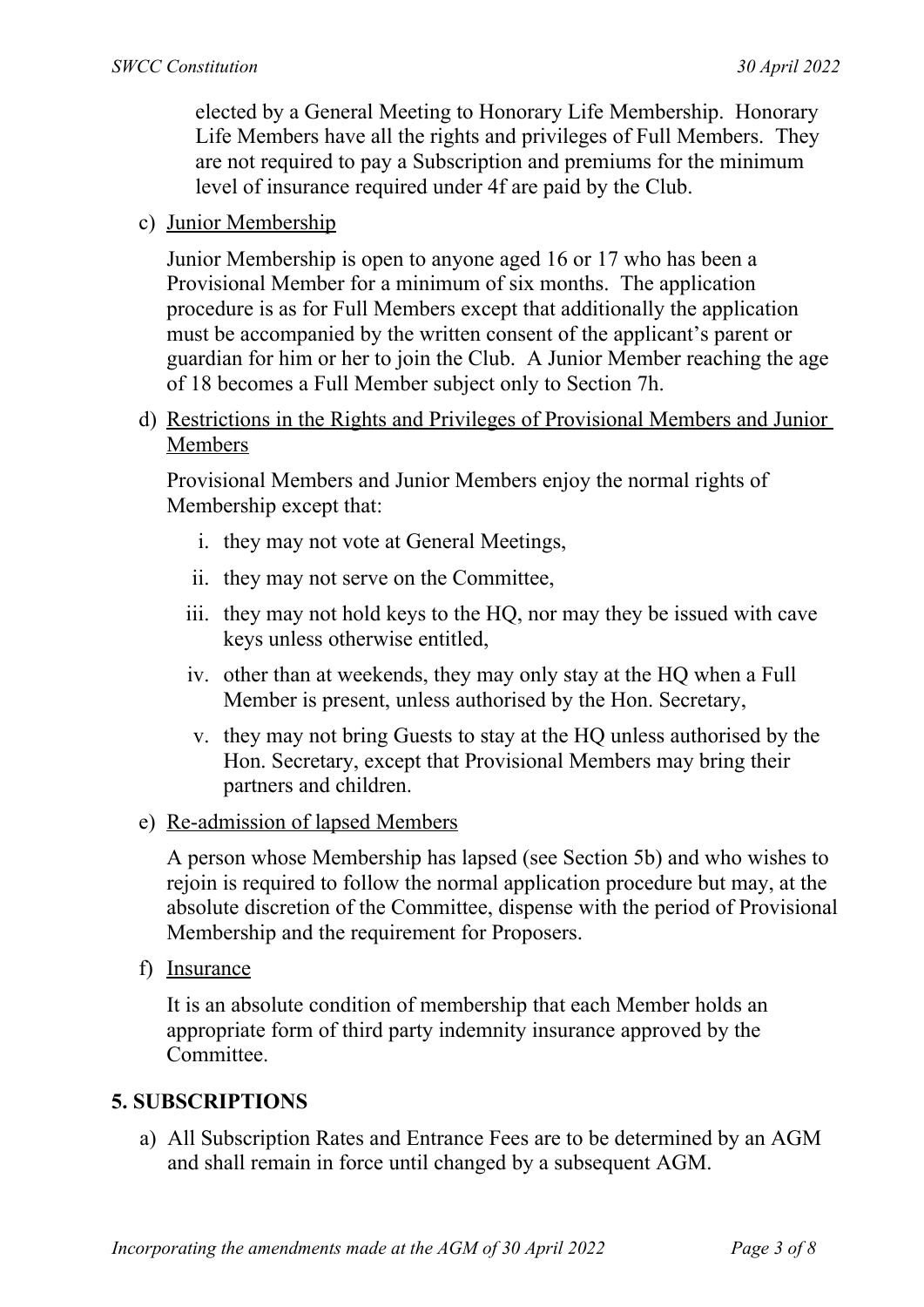- b) Annual Subscriptions shall be payable on the 1st January. The AGM may elect to implement an early subscription fee payment incentive scheme for the following year. Any member who is more than one month in arrears of payment shall be deemed to have let their membership lapse.
- c) A person applying for Provisional Membership shall pay a Subscription to be set each year at the AGM. This payment covers Provisional Membership for a period of up to twelve months.
- d) Persons admitted to Full, Junior or Joint Full Membership shall pay an Entrance Fee but are not liable to pay an Annual Subscription until the 1<sup>st</sup> September following their admission.

## **6. PRESIDENT AND VICE-PRESIDENTS**

An AGM may, from amongst the Membership, elect a President and any number of Vice-Presidents. The President and Vice-Presidents will hold office until the next AGM.

#### **7. COMMITTEE**

- a) The management of the Club shall be vested in a Committee of Honorary Committee Members elected or co-opted from the Club Membership.
- b) All Committee Members have full voting rights in Committee Meetings.
- c) The following Committee Members shall be elected at the AGM: Chairman, Secretary, Treasurer, Operations Manager, Caving Manager, and Communications Manager, who are the Elected Officers of the Club, and also four Ordinary Members.
- d) The Committee shall have the power by co-option to fill any vacancies that occur. Whenever necessary the Committee shall appoint from amongst the Ordinary Members a person to deputise for the Chairman.
- e) All the Committee Members shall retire at the closure of the next AGM following their election, appointment or co-option. They shall be eligible for re-appointment or re-election. Committee Members should normally serve for a maximum of three consecutive terms.
- f) Five Committee Members including at least two Elected Officers, one of whom shall be the Chairman, Secretary or Treasurer, and one Ordinary Member shall form a quorum at Committee Meetings.
- g) The Members of the Committee are entitled to an indemnity out of the assets of the Club for all expenses and other liabilities properly incurred by them in the management of the affairs of the Club.
- h) The Committee may, at its discretion, suspend for a specific period or expel permanently, any Member.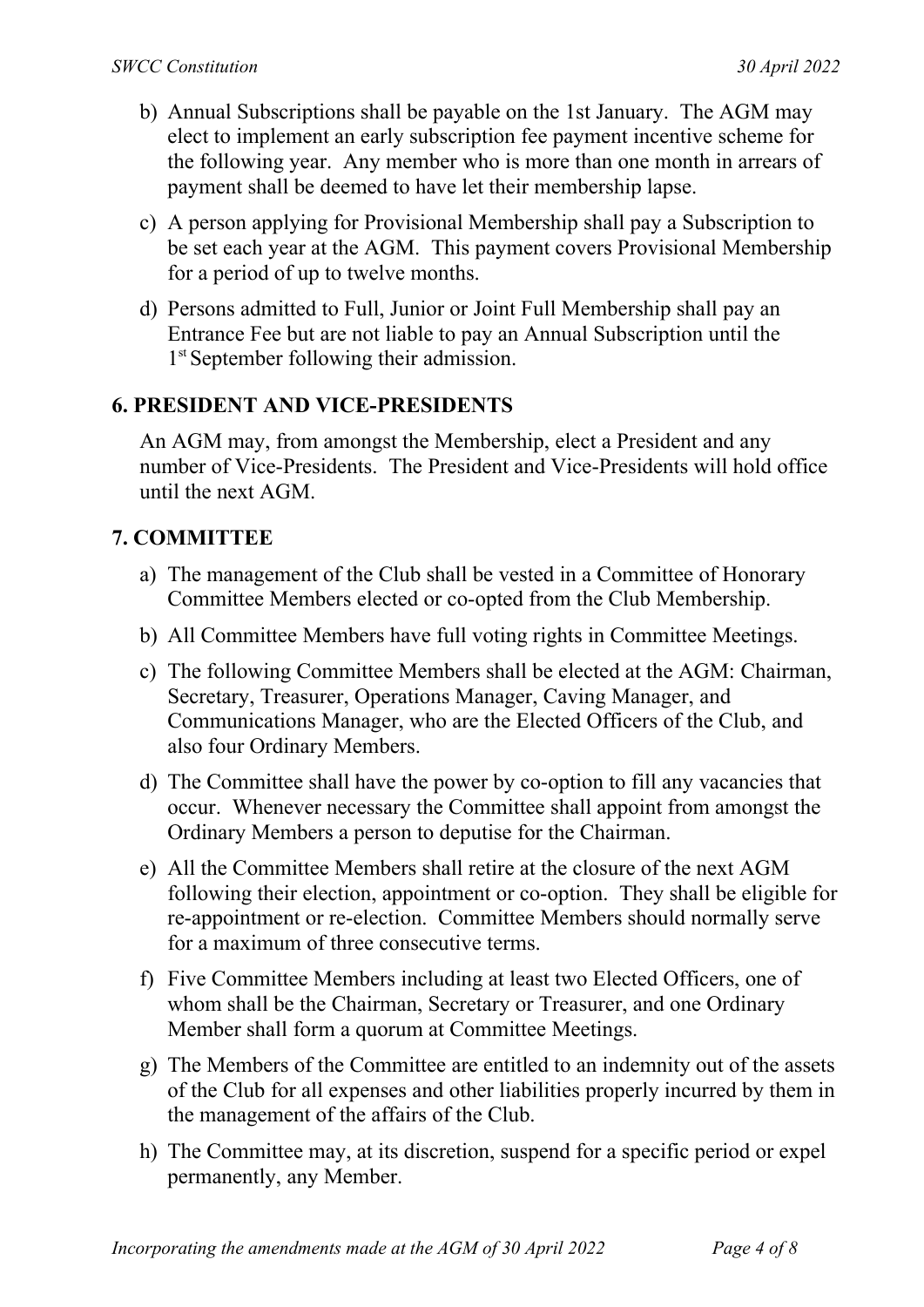- i) The Committee has the power to make, repeal and amend Rules as they from time to time consider necessary for the proper running of the Club.
- j) The Committee is required to maintain a Policy Document whose purpose is to record formally the Club's policies and procedures including but not limited to:
	- i. financial policies and procedures,
	- ii. policy on fixed aids and procedures for approving, installing, inspecting and maintaining them,
	- iii. procedures for planning and approving maintenance and improvement work on the Club's property,
	- iv. policy regarding access by commercial groups to caves that are under the Club's control.

Amendments to the Policy Document are subject to ratification by the AGM.

k) The Committee has the power to delegate specific tasks to Full Members, subject to the right at any time to review, amend or revoke that delegation and decisions taken using it.

## **8. APPEAL AGAINST DISCIPLINARY ACTION**

An expelled or suspended Member has the right of appeal to one only General Meeting of the Club. If this is an EGM it shall be convened at a time and place to be mutually agreed by the appellant and the Committee. The Committee's decision can be overturned only by a majority of the Members present and voting at the General Meeting. Pending appeal, the expelled or suspended Member may not visit the HQ nor use any Club facilities or equipment.

#### **9. APPEAL AGAINST REFUSAL OF A MEMBERSHIP APPLICATION**

An applicant for Full or Junior Membership whose application is refused by the Committee is entitled to reapply on one further occasion by following the normal application procedure. If the second application is also refused the applicant may appeal to one General Meeting of the Club. If this is an EGM it shall be convened at a time and place to be mutually agreed by the appellant and the Committee. The Committee's decision can be overturned only by a majority of the Members present and voting at the General Meeting. Pending appeal, the applicant may not visit the HQ nor use any Club facilities or equipment.

#### **10. FINANCE AND PROPERTY**

a) The property of the Club other than cash (which shall be under the control of the Treasurer) shall be vested in no fewer than two and no more than four Trustees. They shall hold the property on trust for the Members of the Club in accordance with the lawful directions of the Committee.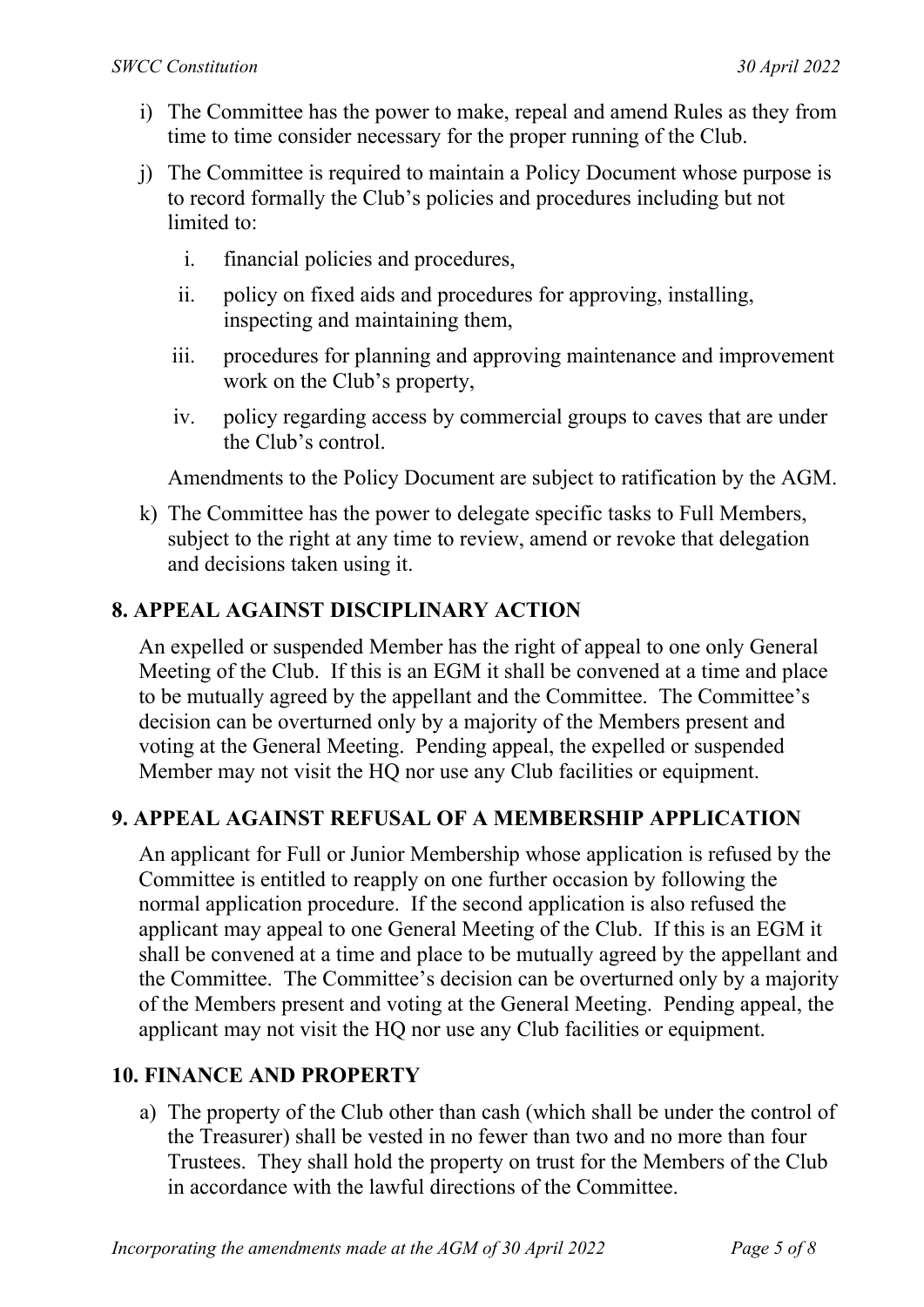- b) The Trustees shall deal with the property as directed by lawful resolution of the Committee and entry in the minute book shall be conclusive evidence of such resolution. The Club is entitled to sell, exchange, mortgage, lease or build upon the property.
- c) The Trustees shall be nominated by a General Meeting and shall hold office until reaching the age of eighty, death or resignation unless removed by a resolution of a General Meeting.
- d) The Chairman is nominated as the person to appoint new Trustees within the meaning of Section 36 of the Trustee Act 1925 as amended. A new Trustee or new Trustees shall be nominated by resolution of a General Meeting and the Chairman shall by deed duly appoint the person or persons so nominated by the General Meeting as the new Trustee or Trustees of the Club and the provisions of the Trustee Act 1925 as amended, shall apply to any such appointment. Any statement of fact in any such deed of appointment shall in favour of a person dealing bona fide with the Club or the Committee be conclusive evidence of the fact so stated.
- e) The Trustees shall be indemnified by the Members of the Club for all expenses and other liabilities properly incurred by them in the discharge of their duties and provided they act in accordance with the lawful directions of the Committee the Trustees shall not be held liable for the acts and defaults of the Members.
- f) The Club may not make any dividend, gift, division or bonus in money to or between any of its Members.
- g) The Financial Year shall end on 31st January.

## **11. GENERAL MEETINGS**

- a) Notice of, and the Agenda for, any General Meeting must be posted to all Members, in writing or by e-mail in a suitable electronic format, at least fourteen days before the date of the meeting.
- b) At General Meetings decisions on Constitution changes, appointments of Trustees and elections of President, Vice Presidents and Honorary Life Members may only be carried by two-thirds majority of Full Members present and voting. In all other cases decisions shall be carried by a simple majority of those present and voting. In each case the Chairman has a casting vote if required.
- c) The AGM of the Club shall be held each year on the Saturday preceding the first Monday in May in order to:
	- i. receive the Officers' Reports, each of which will include a summary of delegated functions and to whom they have been delegated (unless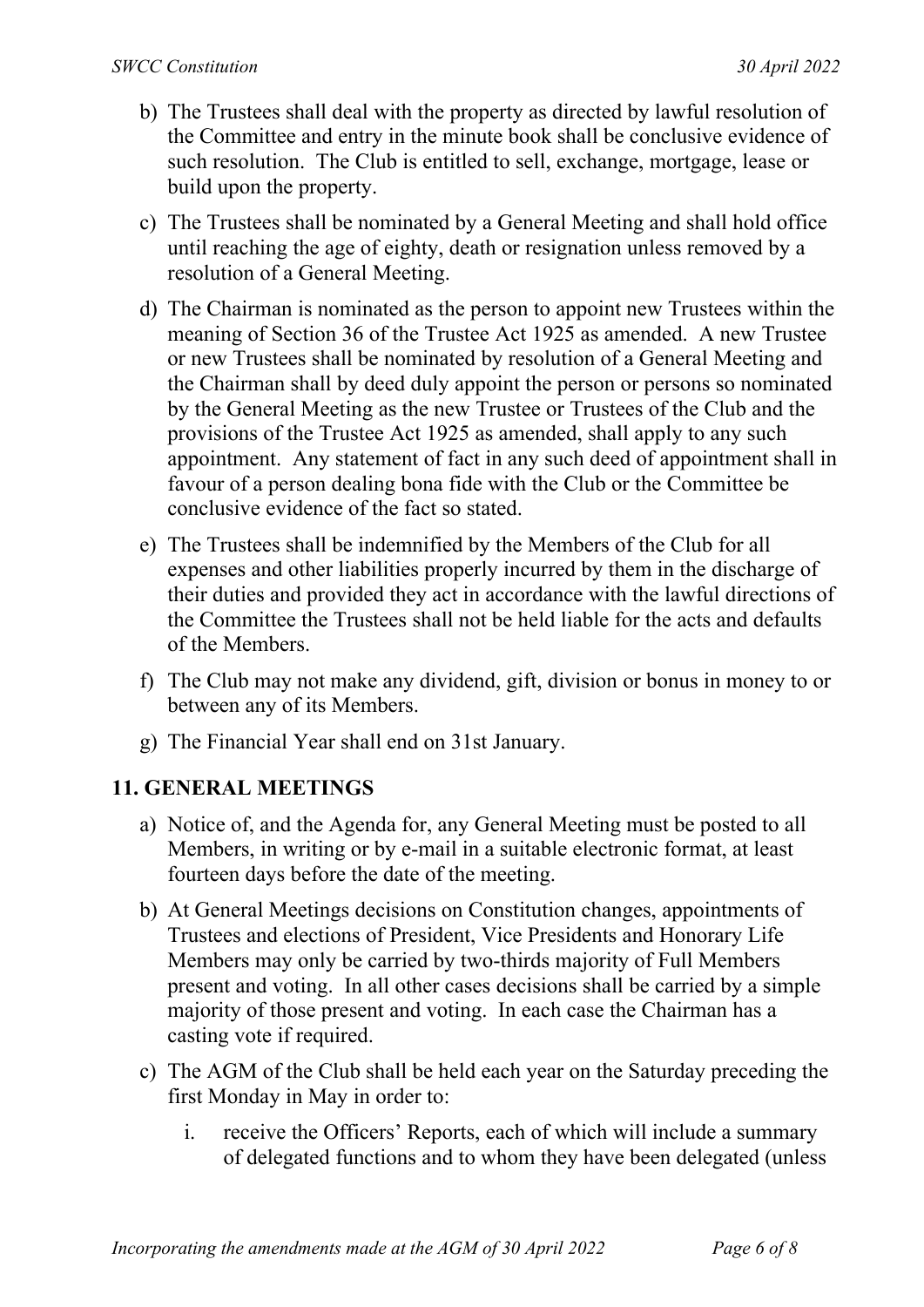a single amalgamated report on this is presented) and the Auditor's Report,

- ii. effect the elections as required by the Constitution,
- iii. consider amendments to the Constitution,
- iv. Ratify and or consider amendments made to the Rules and Policy Document in the preceding twelve months,
- v. discuss and decide on any matters affecting the Club,
- vi. appoint an Honorary Auditor for the year.
- d) The quorum for the Annual General Meeting is twenty four Full Members.
- e) An EGM shall be convened at the request of the Committee or on the requisition of twelve or more Full Members. Such a meeting shall not be held without the presence of at least ten of the Members requisitioning it, except in the case of an EGM called by the Committee when a quorum of the Committee must be present. The quorum for an EGM is twenty-four Full Members. The business to be transacted at an EGM shall be set out in the notice convening the meeting and no other business shall be dealt with at the meeting.
- f) Notice of Motion and nominations for the Offices of President, Vice President, Elected Officers, Honorary Life Members (and Trustees where a vacancy has arisen), signed by two Full Members in the cases of Elected Officers and Vice Presidents and six Full Members in other cases, must be received by the Secretary at least six weeks before the relevant Meeting, to be included in the Agenda. In the event that there is no, or only one, nomination for an Elected Officer role then the period for nominations shall be extended by two weeks.
- g) The Chairman may, with the agreement of the Committee, postpone a General Meeting in the following circumstances:
	- *i.* It is likely to be physically impossible or unlawful to hold the meeting at the time and place set. *or*
	- ii. There is likely to be general impediment to members being able to attend which is outside of the control of the Club.

In these circumstances a Virtual General Meeting may be held to avoid long term postponement or loss of a General Meeting.

- h) The Chairman of a General Meeting that has commenced shall adjourn the meeting in the following circumstances:
	- *i.* There is not a quorum of members present. *or*
	- *ii.* It is not possible to conduct the meeting in accordance with the Club's policies. *or*